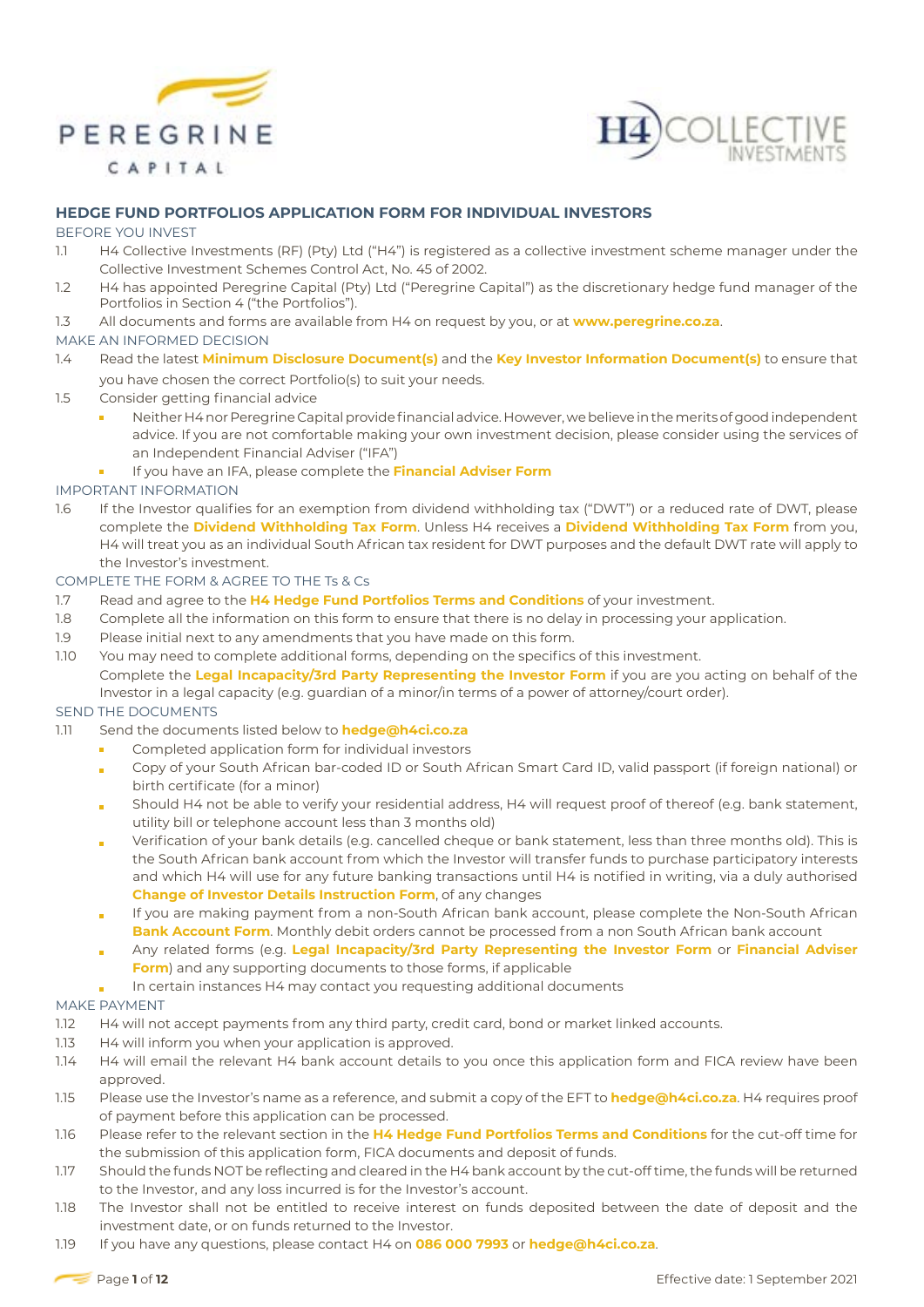## **1. Investor information**

| Title         | Initial(s) |         |  |
|---------------|------------|---------|--|
| First name(s) |            | Surname |  |
|               |            |         |  |

| <b>Identification type</b>               | <b>RSAID</b><br>Passport | Other            |  |
|------------------------------------------|--------------------------|------------------|--|
| If "Other", please specify document type |                          |                  |  |
|                                          |                          |                  |  |
| South African ID number                  |                          |                  |  |
| Passport number                          |                          | Expiry date      |  |
| Country of issue                         |                          |                  |  |
| "Other" identification number            |                          |                  |  |
| Date of Birth                            |                          | Country of Birth |  |
|                                          |                          |                  |  |

## **Residential address**

| Unit number   | Complex name |             |  |
|---------------|--------------|-------------|--|
| Street number | Street/Farm  |             |  |
| Suburb        |              |             |  |
| City/Town     |              | Postal code |  |
| Country       |              |             |  |

| <b>Postal address</b>                                                                                                                            | Same as residential address? |                 | Yes | <b>No</b>         |  |
|--------------------------------------------------------------------------------------------------------------------------------------------------|------------------------------|-----------------|-----|-------------------|--|
| PO Box No.                                                                                                                                       |                              | Private Bag No. |     | Postnet Suite No. |  |
| Suburb                                                                                                                                           |                              |                 |     | Postal code       |  |
| Are any of the Investor's addresses "in care of" addresses?<br>Yes<br>If "Yes", please provide the name of the "in care of" entity or individual |                              |                 |     | <b>No</b>         |  |

# **Investor's contact details**

(International dialling code + area code + number)

| Home          | Work |  |
|---------------|------|--|
| Mobile        |      |  |
| Email address |      |  |

# **Investor Communication**

Please send the Investor's transaction confirmations, statements and other communication to the following email address(es)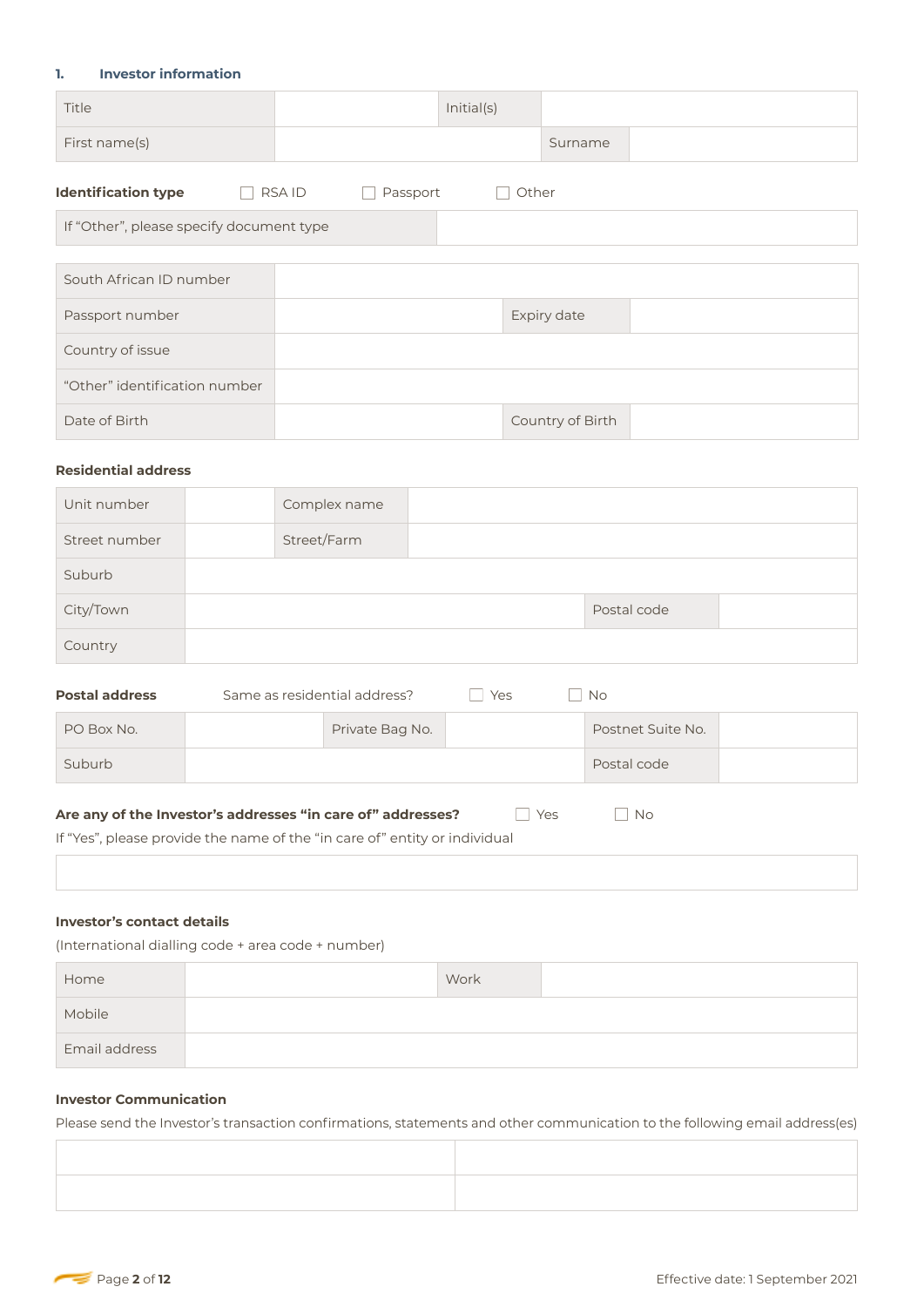## **Country(ies) of citizenship**

**Note:** You can have more than one country of citizenship

□ South African Citizen □ Other

If "Other", please list the Investor's country(ies) of citizenship

| <b>Country(ies) of citizenship</b> |  |
|------------------------------------|--|
|                                    |  |

#### **Country(ies) of residence**

**Note:** You can have more than one country of residence

South African ResidentNon-Resident

If "Non-Resident" please list the Investor's country(ies) of residence

| <b>Country(ies) of residence</b>    |  |  |  |  |
|-------------------------------------|--|--|--|--|
|                                     |  |  |  |  |
|                                     |  |  |  |  |
| <b>Primary country of residence</b> |  |  |  |  |

#### **2. Investor profile information required in terms of the Financial Intelligence Centre Act, No. 38 of 2001 ("FICA")**

#### 2.1 **Business Relationship**

The Investor is entering into a business relationship with H4 through this application. The nature and purpose of the business relationship is transacting in participatory interests in the Portfolio(s).

**Note:** The law requires that H4 knows the source of the Investor's income and funds before H4 can process this application

#### 2.2 **Source of the Investor's income**

Please indicate the Investor's primary source(s) of income

#### **Notes:**

- This refers to the Investor's primary source(s) of income and does not refer to the source of the funds to be invested in terms of this application
- In order for H4 to comply with the provisions of FICA, H4 may require additional documentation e.g. payslip, financial statements, and/or dividend statements

| Salarv                                          | Pension | Own Business | Investment Income |  |
|-------------------------------------------------|---------|--------------|-------------------|--|
| $\Box$ Other, please specify (e.g. inheritance) |         |              |                   |  |

Please supply the following information with regards to the Investor's primary source(s) of income

| <b>Salary</b>                                    |  |
|--------------------------------------------------|--|
| Name of employer                                 |  |
| Nature of the employer's business/trade/industry |  |
| Position held by the Investor at employer        |  |
| Address of employer                              |  |
| Contact telephone number of employer             |  |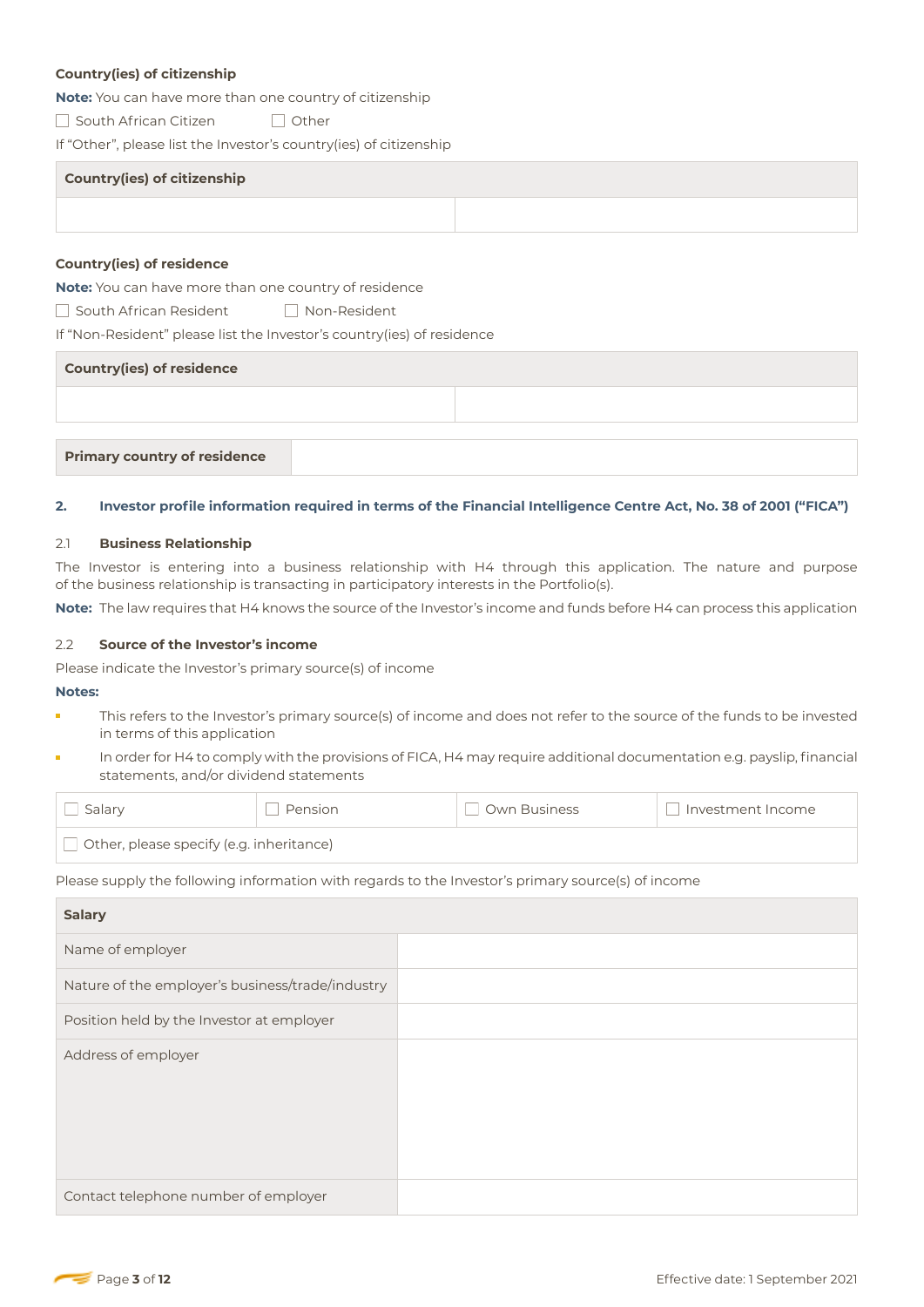| <b>Pension</b>                           |  |
|------------------------------------------|--|
| Name of fund/insurer providing pension   |  |
| <b>Own Business</b>                      |  |
| Name of business                         |  |
| Nature of business                       |  |
| Industry of business                     |  |
| Address of business                      |  |
| Contact number of business               |  |
| <b>Investment income</b>                 |  |
| Details on the nature of the investments |  |
| <b>Other</b>                             |  |
| Please provide details                   |  |

## 2.3 **Source of the Investor's funds**

Please indicate the source of funds to be invested in the Portfolio(s)

**Note:** The Investor may be required to provide proof of source of funds e.g. IRP5 certificate/deed of sale of property

| Capital/Savings       | Pension          | Sale of Business                     | Inheritance |
|-----------------------|------------------|--------------------------------------|-------------|
| Donation              | Sale of Property | Investment Income/Sale of investment |             |
| Other, please specify |                  |                                      |             |

#### 2.4 **Domestic Prominent Influential Person or a Foreign Prominent Public Official**

Is the Investor a Domestic Prominent Influential Person or a Foreign Prominent Public Official? (Please refer to Annexure A for a list of the functions this refers to).

YesNo

If "Yes", please provide details of position held

Is the Investor a family member or a close associate of a Domestic Prominent Influential Person or a Foreign Prominent Public Official? (Please refer to Annexure A for a list of the functions this refers to)

YesNo

If "Yes", please provide details of position held, including the nature of the relationship

## 2.5 **Contracts with any local, provincial or national government body or the judiciary, the military, or any state owned entity**

Does the Investor have any contracts with any local, provincial or national government body or the judiciary, the military, or any state owned entity?

■ Yes No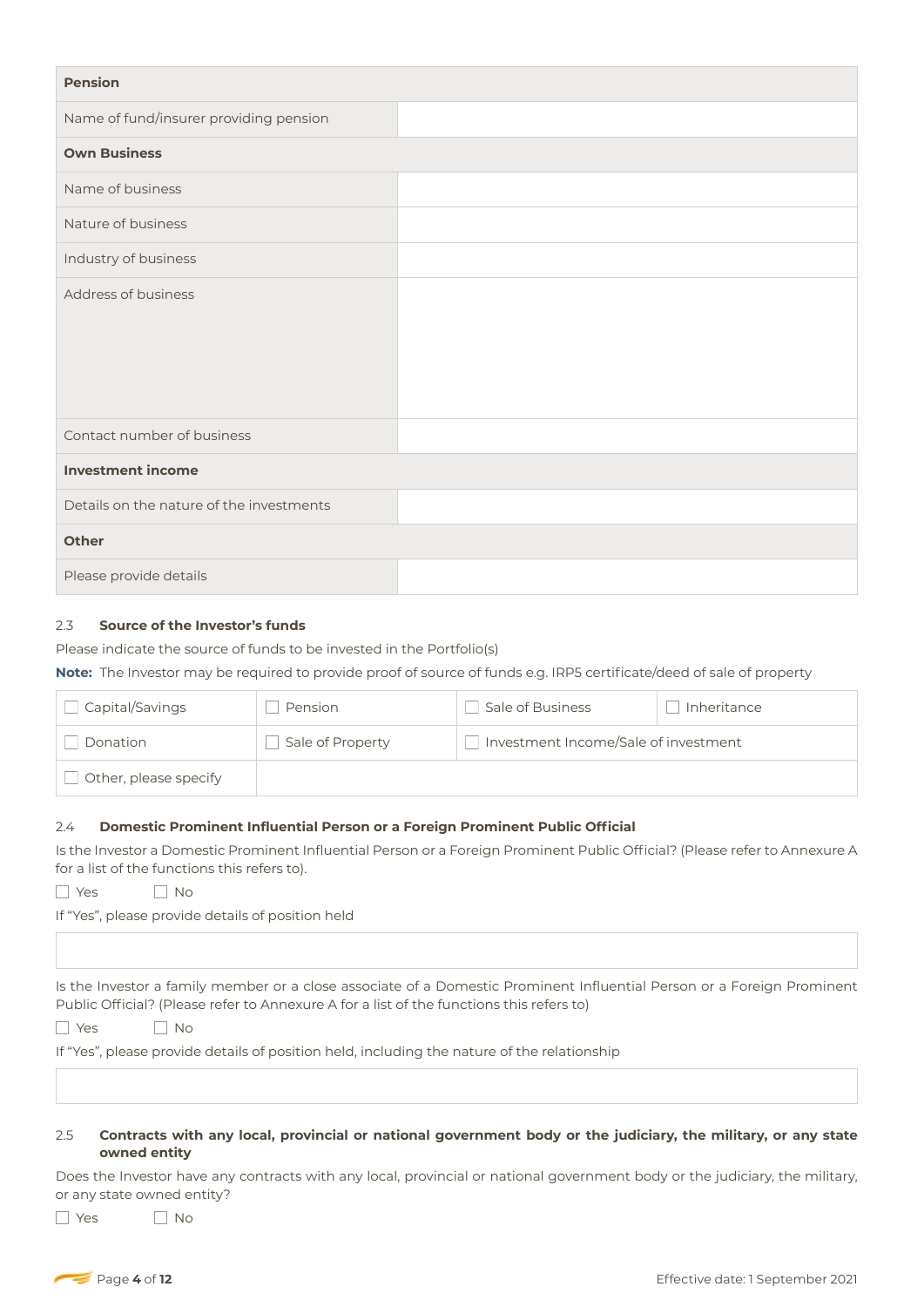#### 2.6 **Links to other countries**

Please indicate if the Investor has links, business and/or close personal links with regular contact, with a country outside South Africa

YesNo

If the answer is "Yes", please state the country(ies) and nature of the links

#### 2.7 **Estimated investment horizon of this investment**

Please indicate the planned investment horizon of this investment

| $^{\circ}$ < 6 months | $\sqrt{6}$ – 12 months | $\sqrt{1-3}$ vears | $3 - 5$ vears | > 5 years |
|-----------------------|------------------------|--------------------|---------------|-----------|
|-----------------------|------------------------|--------------------|---------------|-----------|

## 2.8 **Future transactions**

**Note:** This information is required for FICA purposes and providing this information will not create an obligation on the Investor to enter into such future transactions

With regard to future transactions, please indicate if the Investor intends placing additional funds under H4's management and administration

**No** Uncertain

If "Yes", please provide as much information as possible, including approximate amount, approximate date and the expected source of the funds

| <b>Approximate amount</b> | <b>Approximate date</b> | <b>Expected source of funds</b> |
|---------------------------|-------------------------|---------------------------------|
|                           |                         |                                 |

#### **3. Investor's tax information**

#### **Notes:**

- This section applies to all investors whether registered for tax or not Ĩ.
- The South African Revenue Service (SARS) requires H4 to collect tax information from their clients
- Please refer to the H4 tax guide in Annexure B for information on the terms used in this section

#### 3.1 **Tax information**

Are you a registered taxpayer?

YesNo

If "Yes", please provide tax information

| <b>Country(ies) of tax residence</b> | Tax identification number (TIN) | Are you<br>a citizen in this<br>country? | considered to be | Are you<br>considered to be<br>a national in this<br>country? |           |
|--------------------------------------|---------------------------------|------------------------------------------|------------------|---------------------------------------------------------------|-----------|
|                                      |                                 | Yes                                      | <b>No</b>        | Yes                                                           | No        |
|                                      |                                 | Yes                                      | <b>No</b>        | Yes                                                           | <b>No</b> |

If you are unable to provide a TIN please provide the reason

If "No", please provide the reason you are not registered for tax

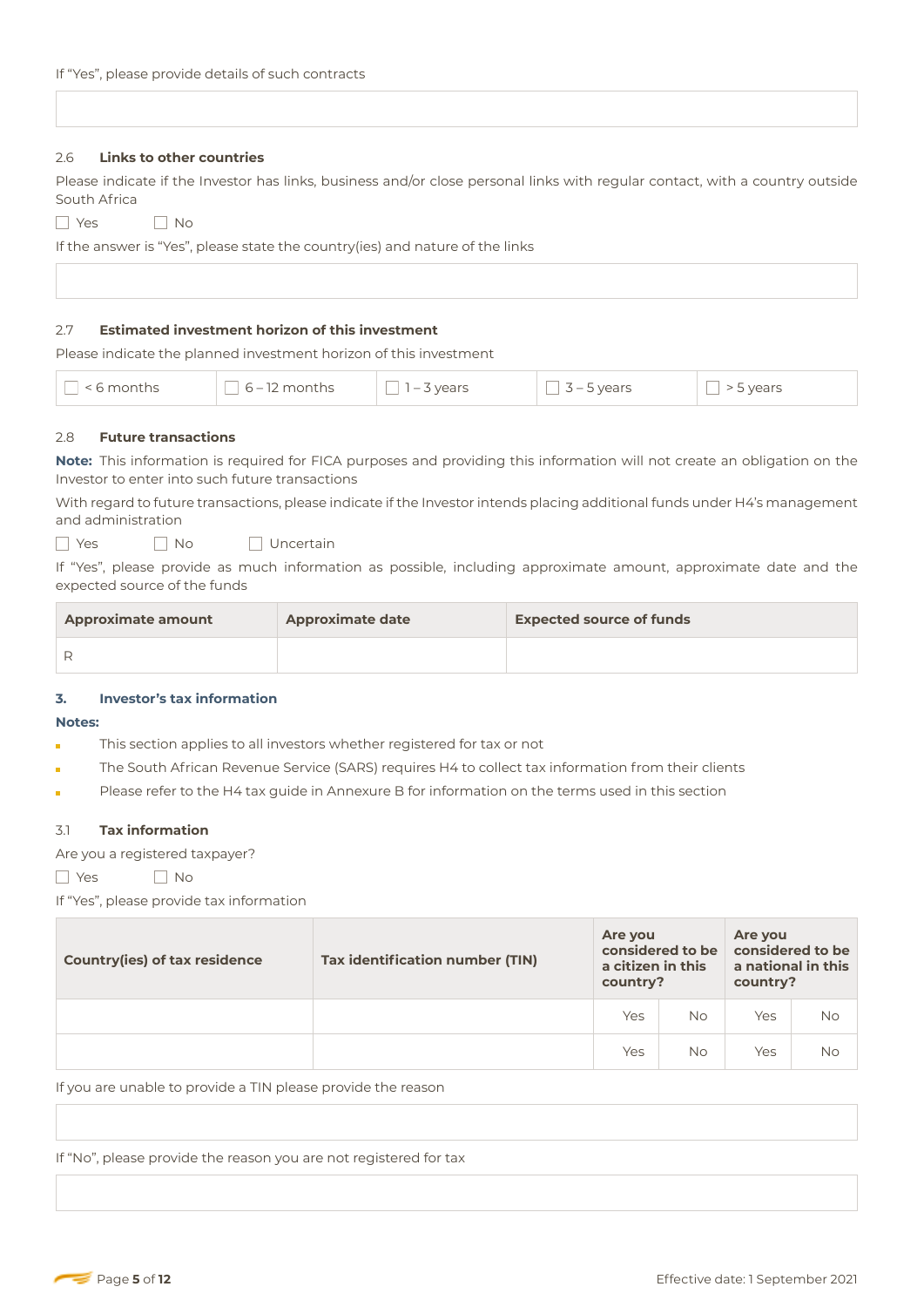# 3.2 **Foreign Account Tax Compliance Act ("FATCA") and OECD Common Reporting Standards ("CRS")**

## **Notes:**

- If 3.2.1, 3.2.3 or 3.2.5 is selected, please ensure that Section 3.1 above is fully completed
- Please refer to annexure B for additional information on FATCA & CRS

The Investor is

| 3.2.1 | a citizen of the United States of America                                   | 3.2.2 | not a citizen of the United States of America                    |
|-------|-----------------------------------------------------------------------------|-------|------------------------------------------------------------------|
| 3.2.3 | resident for tax purposes in the United States<br>of America                | 3.2.4 | not resident for tax purposes in the United States<br>of America |
| 3.2.5 | resident for tax purposes in a foreign<br>country(ies) (other than the USA) | 3.2.6 | not resident for tax purposes in a foreign<br>country(ies)       |

## **4. Choose your investment**

## 4.1 **Retail Hedge Funds**

## **Notes:**

- Should you wish to start a monthly debit order, please complete Sections 5, Investor's banking details, and 6.1, Permission to debit your account
- Debit orders will be processed on the 28th calendar day of each month, for subscription of participatory interests in the selected Portfolio(s) on the first business day of the following month
- If applicable, please insert the percentage of the annual increase in the table below. Such annual increase shall be applicable on the investment anniversary date for the duration of the debit order authority
- If you wish for H4 to debit your account for the lump sum investment amount, please complete Section 5, Investor's banking details, and 6.1, Permission to debit your account
- Direct debits will be processed daily within 48 hours after confirmation that all requirements have been met for the investment

| <b>Portfolios</b>                                  | Lump Sum<br>Investment<br><b>Amount</b><br>Minimum:<br>R25 000 per<br>portfolio | <b>Monthly</b><br><b>Debit</b><br><b>Order</b><br>Minimum:<br>R1000 per<br>portfolio | Annual<br><b>Debit</b><br><b>Order</b><br><b>Increase</b> |
|----------------------------------------------------|---------------------------------------------------------------------------------|--------------------------------------------------------------------------------------|-----------------------------------------------------------|
| Peregrine Capital High Growth H4 Retail Hedge Fund | R                                                                               | R                                                                                    | %                                                         |
| Peregrine Capital Pure Hedge H4 Retail Hedge Fund  | R                                                                               | R                                                                                    | %                                                         |

## 4.2 **Qualified Investor Hedge Funds**

#### **Notes:**

- The issue date for the subscription of participatory interests is the first calendar day of the month
- Should you wish to start a monthly debit order, please complete Sections 5, Investor's banking details, and 6.1, Permission to debit your account
- You may only authorise a monthly debit order once you have subscribed for the minimum lump sum investment amount
- Debit orders will be processed on the 28th calendar day of each month, for subscription of participatory interests in the selected Portfolio(s) on the first calendar day of the following month
- If applicable, please insert the percentage of the annual increase in the table below. Such annual increase shall be applicable on the investment anniversary date for the duration of the debit order authority
- If you wish for H4 to debit your account for the lump sum investment amount, please complete Section 5, Investor's banking details, and 6.1, Permission to debit your account. Please note that each direct debit is limited to a maximum of R1 000 000 per day
- Direct debits will be processed on the 28th calendar day of each month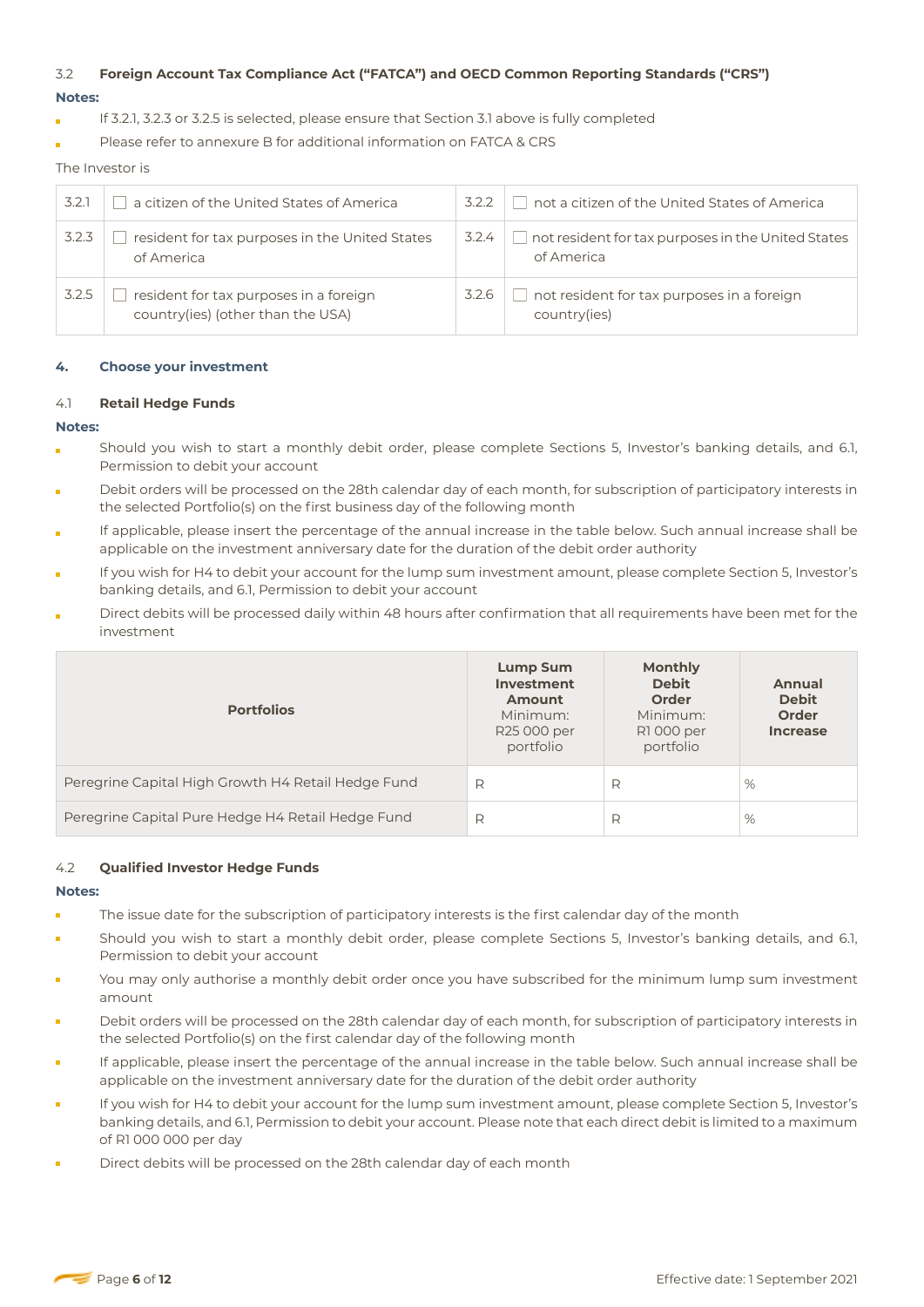| <b>Portfolios</b>                                | <b>Lump Sum</b><br>Investment<br>Amount<br>Minimum:<br>R1 000 000 per<br>portfolio | <b>Monthly</b><br><b>Debit</b><br><b>Order</b><br>Minimum:<br>R5 000 per<br>portfolio | Annual<br><b>Debit</b><br>Order<br><b>Increase</b> |
|--------------------------------------------------|------------------------------------------------------------------------------------|---------------------------------------------------------------------------------------|----------------------------------------------------|
| Peregrine Capital High Growth H4 QI Hedge Fund   | R                                                                                  | R                                                                                     | %                                                  |
| Peregrine Capital Pure Hedge H4 QI Hedge Fund    | R                                                                                  | R                                                                                     | %                                                  |
| Peregrine Capital Dynamic Alpha H4 QI Hedge Fund | R                                                                                  | R                                                                                     | %                                                  |

## **5 Investor's banking details**

| Name of account holder |         |         |              |
|------------------------|---------|---------|--------------|
| Name of bank           |         |         |              |
| Branch code            |         |         |              |
| Account number         |         |         |              |
| Type of account        | Current | Savings | Transmission |

## **6 How are you making your payment?**

**Electronic/Internet transfer (EFT)** 

 Collection by H4 (H4 will collect the amount specified in Section 4.1 and/or 4.2 from the bank account referred to in Section 5)

#### **Notes:**

- Maximum of R1 000 000 per debit per day
- Participatory interests bought with a direct debit can only be withdrawn or switched after 32 business days.

#### 6.1 **Permission to debit your account**

#### **Notes:**

- Monthly debit orders will automatically be cancelled if funds are returned from the bank after 3 consecutive dealing cycles. If a debit order is returned by the bank due to insufficient funds being available or for any other reason, then no additional subscription will be processed.
- I/We, the undersigned signatory(ies) of the bank account holder, hereby authorise H4 to withdraw from my/our South African bank account in Section 5, the debit order investment amounts detailed in Section 4.1 and/or 4.2, on the 28th calendar day of each month, for the purchase of participatory interests in the selected Portfolio(s) on the first calendar day of the following month for Qualified Investor Funds or the first business day of the following month for Retail Hedge Funds. All such withdrawals from my/our account will be treated as though signed personally by me/us, and I/we request the bank to debit my/our account with these drawings.
- I/We, the undersigned signatory(ies) of the bank account holder, hereby authorise H4 to withdraw from my/our South African bank account in Section 5, the direct debit investment amounts detailed in Section 4.1 and/or 4.2. All such withdrawals from my/our account will be treated as though signed personally by me/us, and I/we request the bank to debit my/our account with these drawings.

| <b>1st Signatory</b> |                                                               |  |             |  |
|----------------------|---------------------------------------------------------------|--|-------------|--|
| <b>Name</b>          | <b>Signature</b><br>(or duly<br>authorised<br>representative) |  | <b>Date</b> |  |
| <b>2nd Signatory</b> |                                                               |  |             |  |
| <b>Name</b>          | <b>Signature</b><br>(or duly<br>authorised<br>representative) |  | <b>Date</b> |  |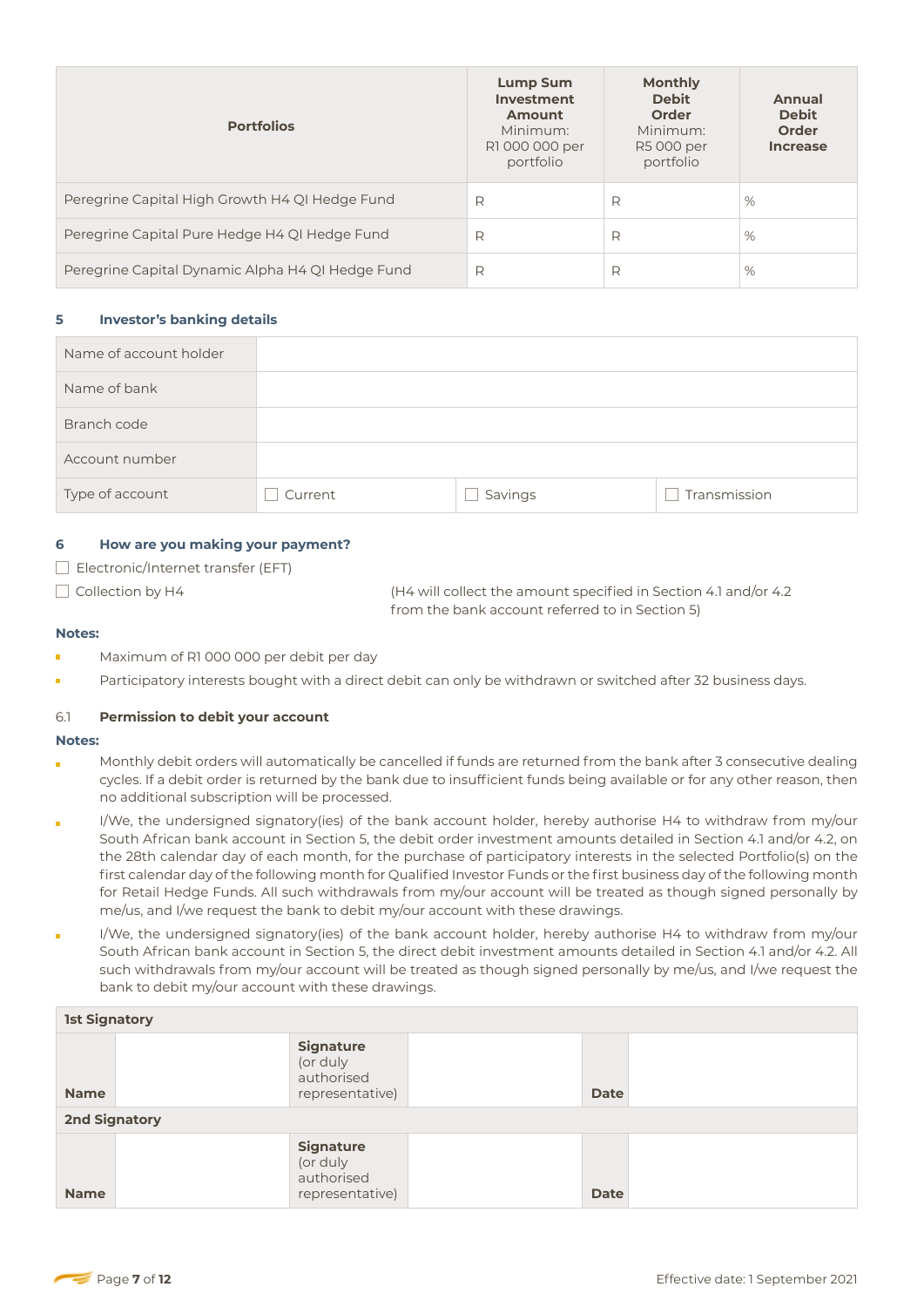## **7. Income distribution**

This investment may earn income distributions (interest and/or dividends). H4 will automatically reinvest income distributions earned on this investment, which means the Investor will receive additional participatory interests.

Please indicate if the income distributions should be paid into the Investor's bank account

#### **8. Investor declaration and consent**

By signing below, I confirm that:

- 8.1 I agree to answer any questions on the source of the funds used for payment of this investment and to provide additional information if required;
- 8.2 I am aware of, and consent to, all fees and costs relating to this investment (including the cost of buying/selling participatory interests and H4's fees, which include a monthly management fee and quarterly performance fee). I am aware that there are further permissible deductions from the Portfolio(s) (e.g. audit fees, trustee and custodian fees) that may impact on the value of this investment;
- 8.3 I have been free to obtain such independent legal, financial, tax and/or other professional advice in relation to this application and have taken, or otherwise dispensed with, such advice;
- 8.4 I understand that H4 may be legally obliged to disclose the information contained in this form to the South African Revenue Services, and do not object to this disclosure;
- 8.5 I hereby waive any claims against the Portfolio(s), Peregrine Capital, H4 and any of their employees, officers and agents for liability, loss, damage or expense in connection with taxes, penalties or interest levied on the Investor. Any such person may accept the benefit of this waiver at any time in any manner;
- 8.6 I agree to compensate H4 and its employees, agents, officers and directors for all liability, loss, damage and expense that results directly or indirectly from H4 having acted on any information provided by me or on my behalf, in or pursuant to this application;
- 8.7 I consent to receiving all communication and information relating to this investment electronically;
- 8.8 I consent to H4 collecting, processing, storing and sharing my personal information in the normal course of business and according to the H4 Hedge Fund Portfolios Terms and Conditions;
- 8.9 I acknowledge that any information supplied to H4 in terms of this application is provided voluntarily to H4;
- 8.10 I agree that my personal information may be collected and verified from another source, if not collected directly from me.

By signing below, I represent and warrant that:

- 8.11 if this form is signed in a representative capacity, I have the necessary authority to do so and that this transaction is within my powers;
- 8.12 where I am acting on my own behalf, I have full contractual capacity to enter into this application form;
- 8.13 all information provided in this form and all other documents signed by me in connection with this application form, whether in my handwriting or not, is true and correct;
- 8.14 I am responsible for the accuracy and completeness of all answers, statements or other information provided by me or on my behalf;
- 8.15 I have read, understood and agree to the latest H4 Hedge Fund Portfolios Terms and Conditions;
- 8.16 I have read and understood the latest Minimum Disclosure Document(s) and the Key Investor Information Document(s);
- 8.17 I have read and understood the risk profile of the Portfolio(s) and I understand that it is my obligation to familiarise myself with, and accept the risks associated with this investment. I further understand that there are no guarantees with regard to my capital and the performance of the Portfolios;
- 8.18 In terms of the Prevention of Organised Crime Act of 1998 ("POCA"), I confirm that the funds for this investment come from a legitimate source. I also confirm that my income and my investments are not in any way affected by the contraventions and prohibitions as set out in both the Protection of Constitutional Democracy Against Terrorist and Related Activities Act of 2004 ("POCDATARA"), and the Financial Intelligence Centre Act of 2001 ("FICA"), and that H4 will not be contravening POCDATARA and FICA by entering into a business relationship with me.
- 8.19 I have not received advice from H4 or Peregrine Capital regarding this investment;

П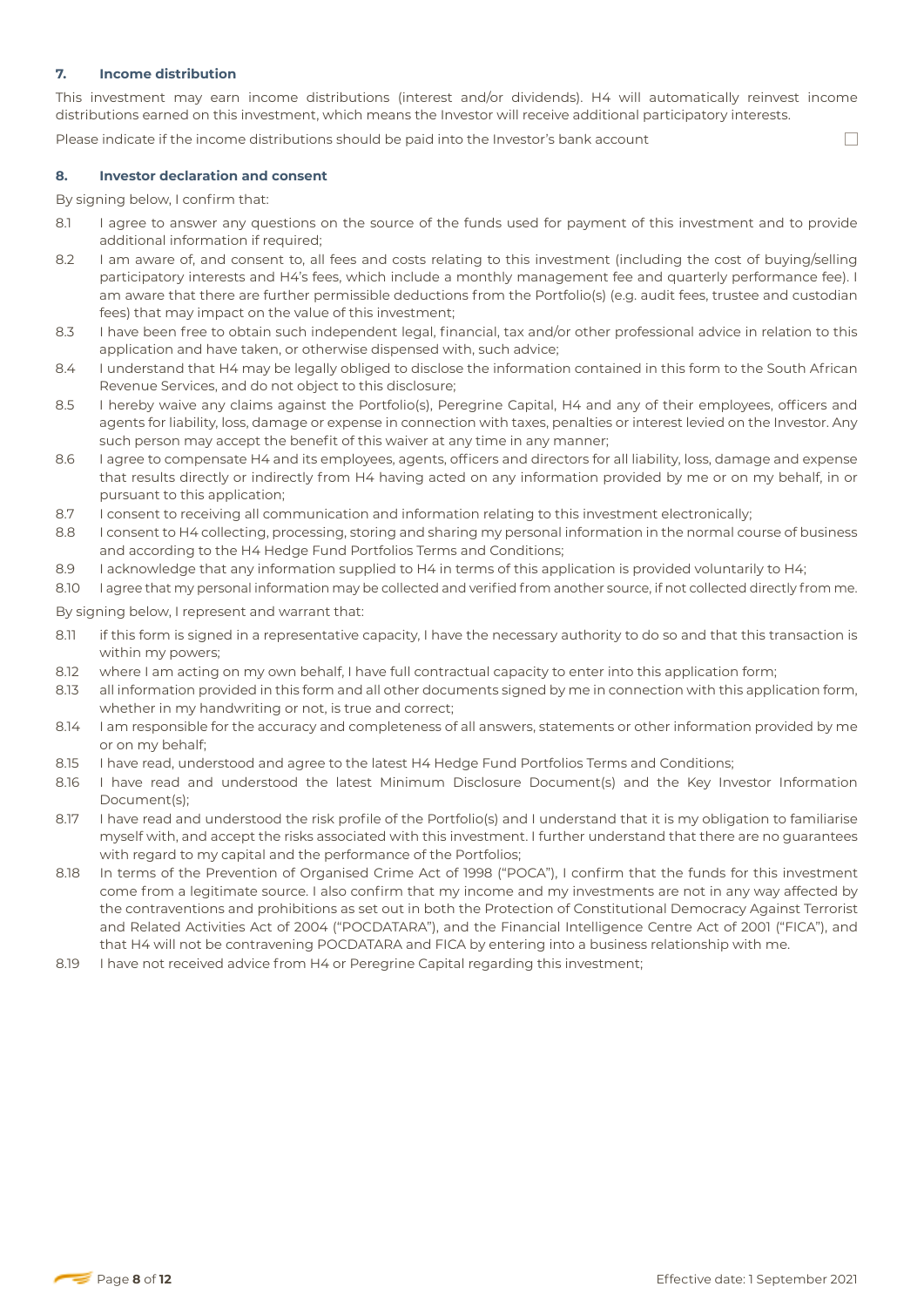## 8.20 **Self-certified qualified investor declaration**

If you are investing in a Portfolios listed in Section 4.1, please complete this self-certified qualified investor declaration I am a self-certified qualified investor for the purposes of the Collective Investment Schemes Control Act, No.

- 45 of 2002.
- I am a self-certified qualified investor because 2 of the following statements is applicable
- $\sqrt{ }$  I have invested a minimum amount of R1 000 000 per Portfolio;
- **and**
- $\Box$  I have demonstrable knowledge and experience in financial and business matters which would enable me to assess the merits and risk of a hedge fund investment; **or**

 $\Box$  I have appointed a financial adviser who has demonstrable knowledge and experience to advise me regarding the merits and risks of a hedge fund investment.

| <b>1st Signatory</b> |                                                               |  |             |  |
|----------------------|---------------------------------------------------------------|--|-------------|--|
| <b>Name</b>          | <b>Signature</b><br>(or duly<br>authorised<br>representative) |  | <b>Date</b> |  |
| <b>2nd Signatory</b> |                                                               |  |             |  |
| <b>Name</b>          | <b>Signature</b><br>(or duly<br>authorised<br>representative) |  | <b>Date</b> |  |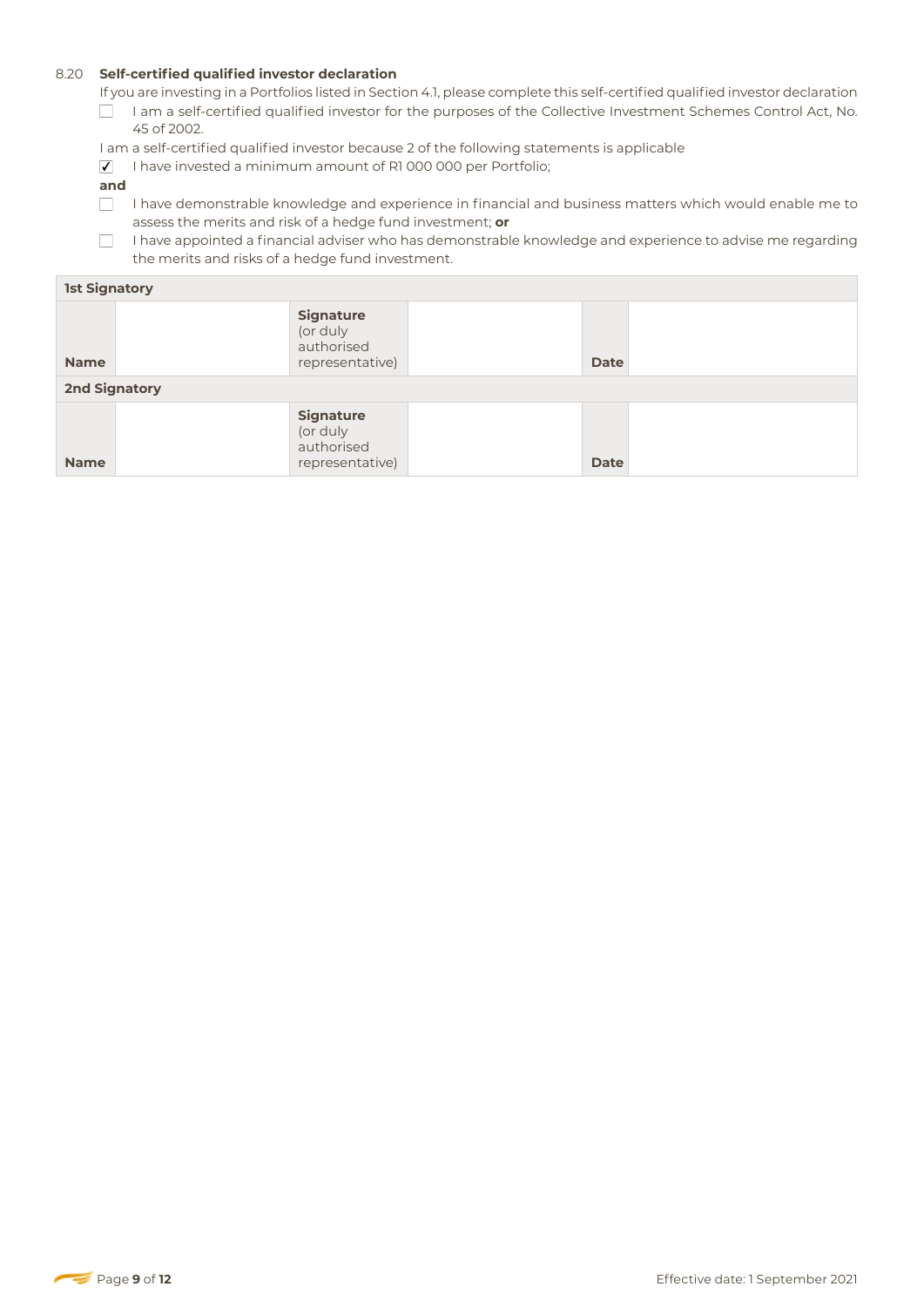## **1. Associates**

Associates in relation to a Domestic Prominent Influential Person and a Foreign Prominent Public Official include, but are not limited to, the following relationships: known intimate partners outside the family unit; prominent members of the same political party, civil organization, labour or employee union as the prominent person; business partners or associates; anyone who has sole beneficial ownership of a corporate vehicle set up for the actual benefit of the prominent person.

## **2. Business relationship**

Business relationship means a business relationship entered into with the expectation that engagements will recur over a period of time.

## **3. Domestic prominent influential persons**

A person is considered to be a domestic prominent influential person if he or she holds that position in South Africa, including in an acting position for a period exceeding six months, or the immediate family of such person. A person is also considered to be a domestic prominent influential person for a further 12 months from the date the person ceased to hold that position and includes, but is not limited to:

- 3.1. The President or Deputy President (http://www.gov.za/about-government/leaders):
- 3.2. A government minister or deputy minister (http://www.gov.za/about-government/leaders);
- 3.3. The Premier of a province (http://www.gov.za/links/provincial-government);
- 3.4. A member of the Executive Council of a province (http://www.gov.za/links/provincial-government);
- 3.5. An executive mayor of a municipality elected in terms of the Local Government Municipal Structures Act, 1998 (http://www.salga.org.za/Municipalities%20MCD.html);
- 3.6. A leader of a political party registered in terms of the Electoral Commission Act, 1996. The leader of a political party is the person identified by the party to occupy the position of the highest level of authority in the party (http://www.elections.org.za/content/Parties/Political-party-list);
- 3.7. A member of the royal family or senior traditional leader as defined in the Traditional Leadership and Governance Framework Act, 2003. The description of a "senior" traditional leader, therefore, applies to such traditional leaders who exercise authority over a number of headmen or headwomen in accordance with customary law, or within whose area of jurisdiction a number of headmen or headwomen exercise authority (http://www.cogta.gov.za/?p=938);
- 3.8. The head accounting officer or chief financial officer of a national or provincial department or government component as defined in section 1 of the Public Service Act, 1994 (http://www.gcis.gov.za/gcis/pdf/government\_28.pdf);
- 3.9. The municipal manager of a municipality appointed in terms of section 54A of the Local Government: Municipal systems Act, 2000 or a chief financial officer designated in terms of section 80(2) of the Municipal Finance Management Act, 1999 (http://www.salga.org.za/Municipalities%20MCD.html);
- 3.10. The chairperson of the controlling body, the chief executive officer or a natural person who is the accounting authority, the chief financial officer or the chief investment officer of a public entity listed in Schedule 2 or 3 to the Public Finance Management Act, 1999 (http://www.gcis.gov.za/content/resourcecentre/contactdirectory/government-structuresandparastatals);
- 3.11. The chairperson of the controlling body, chief executive officer, chief financial officer or chief investment officer of a municipal entity as defined in section 1 of the Local Government: Municipal Systems Act, 2000 (Act No. 32 of 2000) http://www.govpage.co.za/municipal-entities.html;
- 3.12. A constitutional court judge or any other judge as defined in section 1 of the Judges' Remuneration and Conditions of Employment Act, 2001 (http://www.judiciary.org.za/index.html);
- 3.13. An ambassador or high commissioner or other senior representative of a foreign government based in the Republic of South Africa (http://www.dirco.gov.za/foreign/forrep/index.htm);
- 3.14. An officer of the South African National Defence Force above the rank of major-general
- 3.15. Note: This will include persons holding the position of General and Lieutenant General in the South African National Defence Force. (http://www.dod.mil.za/leaders/leaders.htm);

#### 3.16. The position of:

- 3.16.1. Chairperson of the board of directors;
- 3.16.2. Chairperson of the audit committee;
- 3.16.3. Executive officer; or
- 3.16.4. Chief financial officer of a company, as defined in the Companies Act, 2008;

if the company provides goods or services to an organ of state and the annual transactional value of the goods or services or both exceeds an amount determined by the Minister of Finance by notice in the Gazette;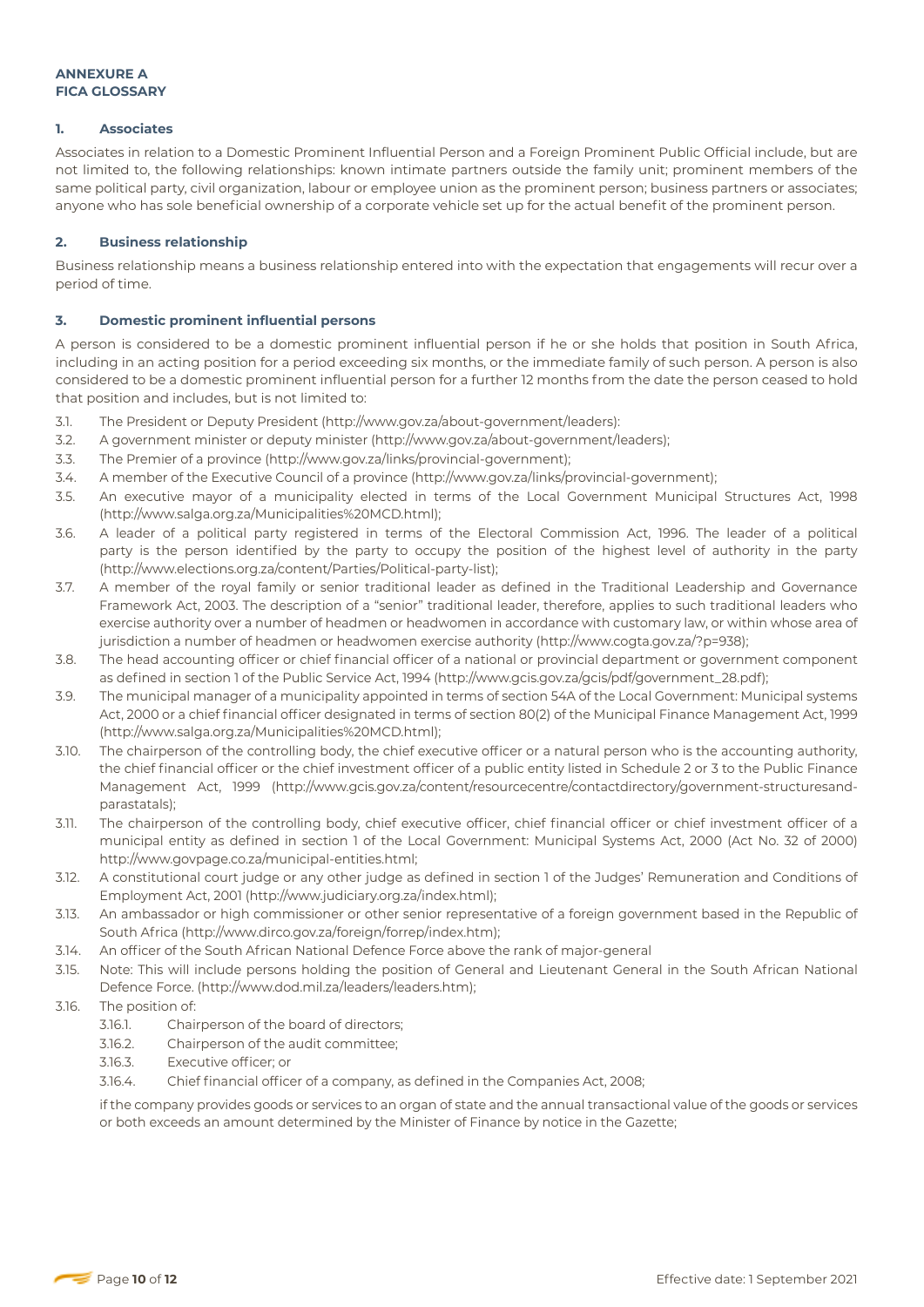## 3.17. Immediate family members are:

- 3.17.1. The spouse, civil partner or life partner;
- 3.17.2. The previous spouse, civil partner or life partner;
- 3.17.3. Children and step children and their spouse, civil partner or life partner;
- 3.17.4. Parents; and
- 3.17.5. Siblings and step siblings and their spouse, civil partner or life partner.

For additional reference please refer to: http://www.fatf-gafi.org/media/fatf/documents/recommendations/Guidance-PEPRec12-22.pdf.

## **4. Family members**

Family members in relation to a Domestic Prominent Influential Person and a Foreign Prominent Public Official includes such person's spouse, civil or life partner; the previous spouse, civil or life partner; the person's children and step children and their spouse, civil or life partner; such person's parents and siblings, step siblings and their spouse, civil or life partner.

## **5. Foreign prominent public official**

A person is considered to be a foreign prominent influential person if he or she holds that position or has held the position in a foreign country for a period of at least 12 months after the date on which that person ceased to hold that position, and includes but is not limited to:

- 5.1. Head of State or head of a country or government;
- 5.2. Member of a foreign royal family;
- 5.3. Government minister or equivalent senior politician or leader of a political party;
- 5.4. Senior judicial official;
- 5.5. Senior executive of a state owned corporation; or
- 5.6. High-ranking member of the military.

#### **6. Source of funds**

Source of funds means the origin of the monies involved in a business relationship or single transaction. This includes the activity which produced the monies used in the business relationship or single transaction.

#### **7. Source of income**

Source of income means the activities or circumstances that have produced or resulted in the total net worth of the person.